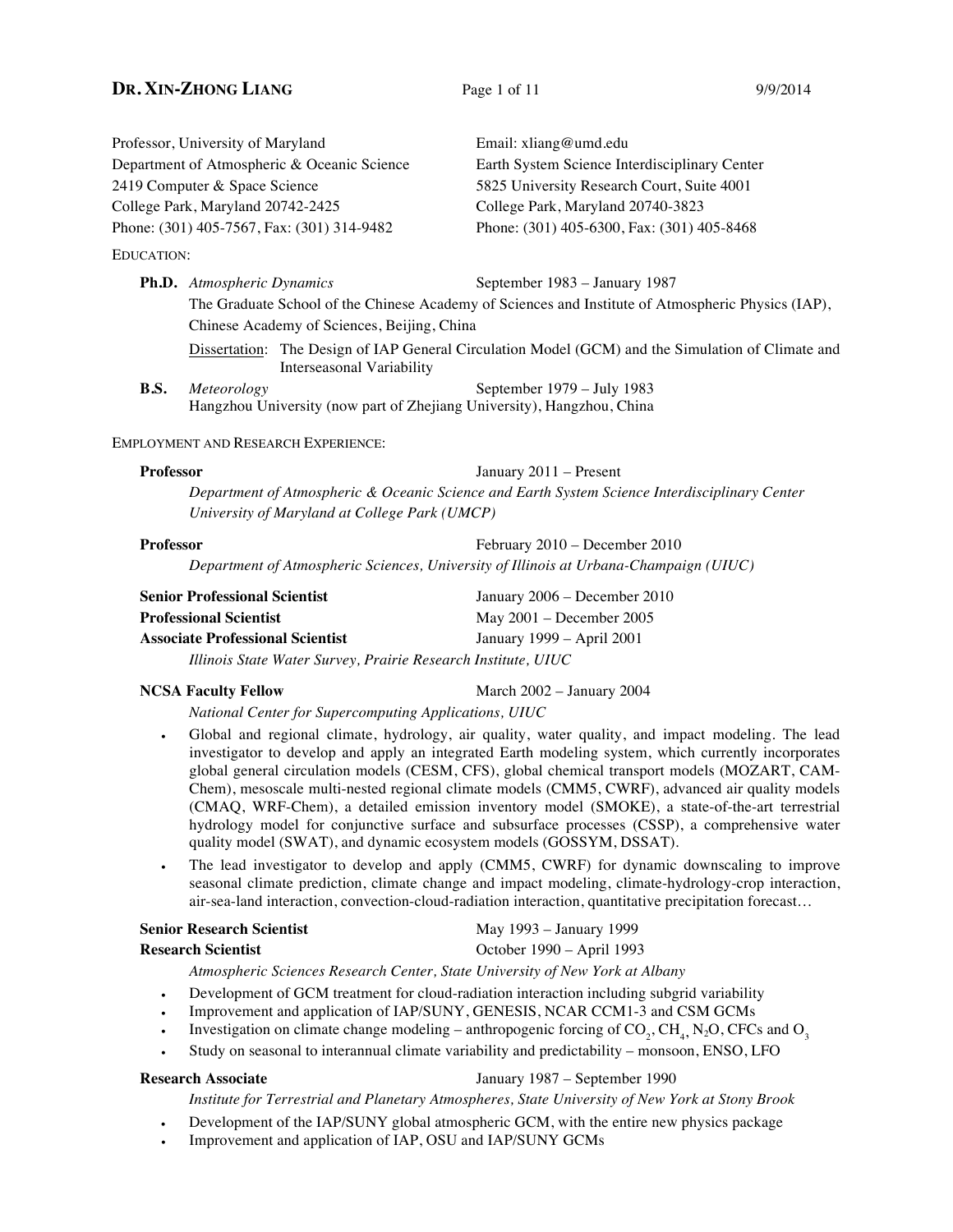Research on climate feedbacks and GCMs' analysis

# EDITORSHIPS:

- Editorial Advisory Board Member, *the Open Atmospheric Science Journal*, 2007-
- Editorial Board Member, *Frontiers of Environmental Science & Engineering*, 2009-
- Editorial Advisory Board Member, *Eos, Transactions, American Geophysical Union*, 2010-

SELECT PANELS AND COMMITTEES:

- WRF (Weather Research and Forecasting model) National-wide Development Teams & Working Groups: Model Physics (WG5) and Regional Climate Modeling (WG16), 2001-
- AGU (American Geophysical Union) GEC (Global Environmental Change) Focus Group, 2013-
- U.S. CLIVAR (Climate Variability and Predictability) Program, PPAI (Predictability, Prediction, and Applications Interface) Panel, 2014-2017

TEACHING EXPERIENCE:

- AOSC621: Physics and Chemistry of the Atmosphere (II) a comprehensive course designed to help students in mastering the fundamental principles, quantitative analysis, and numerical modeling of atmospheric radiation and chemistry. Topics include solar and terrestrial radiative transfer processes, specifically the absorption, scattering and emission resulting from interactions with atmospheric constituents (gases, aerosols, clouds) and the Earth's surface, as well as how radiation drives atmospheric chemistry and climate dynamics. Department of Atmospheric and Oceanic Science, University of Maryland; Spring 2012, 2014, and every spring onward.
- AOSC347: Computing and Data Analysis a comprehensive introductory course designed to prepare students to identify, interpret, and visualize Earth's climate variations observed in the past and projected into the future. The class emphasizes real-world applications, providing students with essential hands-on experience using MATLAB for data analysis and visualization, developing analytical skills for observational and modeling data, and performing virtual experiments to distinguish data contributing factors. Students will gain an understanding of the scientific issues concerning the modern global warming debate on detection and attribution including: signal vs noise, trend vs periodicity, natural vs anthropogenic forcing, local vs remote response, mean vs extreme changes, and accuracy vs uncertainty. Department of Atmospheric and Oceanic Science, University of Maryland; Fall 2012, Spring 2014, and every spring onward.
- ATMS305: Computing and Data Analysis a comprehensive introduction to the statistical treatment and graphical representation of atmospheric and geophysical sciences data both in space and time. It emphasizes applications and real-world examples, and discusses relevant data statistics. Students will gain hands-on experience using MATLAB for data analysis, develop analytical skills for observational and modeling data, and perform virtual experiments to identify, interpret and understand the major signals in the data. Department of Atmospheric Sciences, University of Illinois at Urbana-Champaign, Fall 2010.

### MAJOR SCIENTIFIC ACHIEVEMENTS:

### *MODEL DEVELOPMENT*

- Global General Circulation Models (GCMs): A lead investigator to develop China's  $1<sup>st</sup>$  and  $2<sup>nd</sup>$  generations of GCMs, which are widely used in China for operational seasonal-interannual climate predictions, future climate change projections, as well as major research and higher educational tools. Major improvements to NCAR GCMs include parameterizations for convection, cloud, radiation and their interactions.
- Regional Climate Models (RCMs): A lead investigator to develop CMM5 and CWRF, which becomes the fundamental tools for realistic downscaling of USA regional climate variations, focusing on precipitation and surface temperature. They are used in numerous federal and state funded research projects, national and regional climate change assessments, as well as graduate and Ph.D. thesis studies. In particular, the public release of the most recent CWRF is highly demanded, scheduled in this summer. New development of unique physics representations in the CWRF includes cloud-aerosol-radiation interactions, land surface albedo parameterization, optimized ensemble cumulus parameterization, conjunctive surface-subsurface terrestrial hydrology module, ensemble crop growth module and interactive upper ocean module. The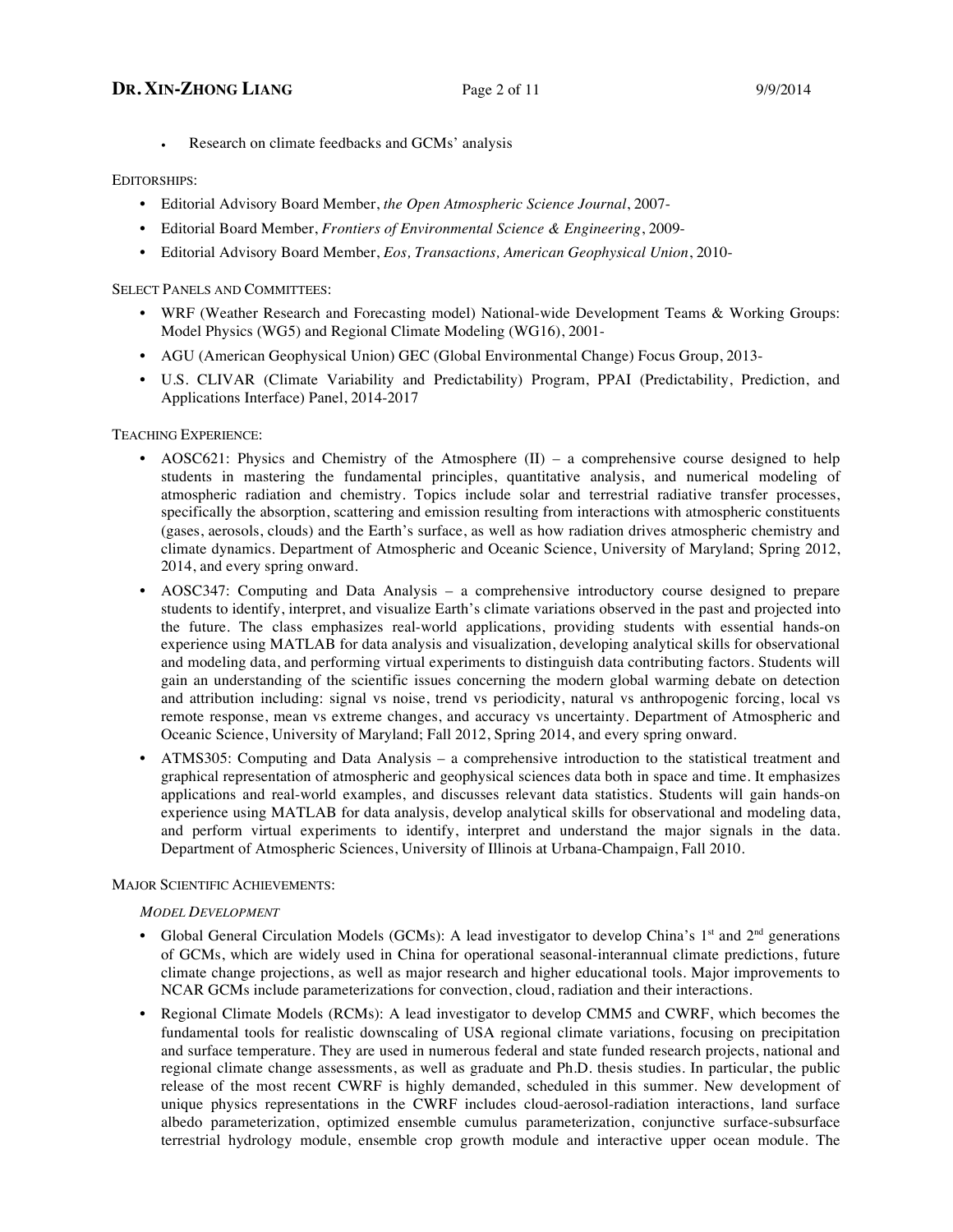CWRF currently contains over  $10^{24}$  physics configurations representing cloud, aerosol, radiation, surface, planetary boundary layer, cumulus, and microphysics processes and their nonlinear interactions. This number is expanding as addition of new schemes continues. The CWRF is the most ever complete regional climate modeling system that provides an unprecedented pathway to develop an optimized physics ensemble approach for tackling major roadblocks in weather and climate prediction at regional-local scales. The developed physics ensemble system is readily transferable to any global or regional model for weather forecast and climate prediction at high spatial resolution.

- Cloud-Aerosol-Radiation ensemble modeling system (CAR): A lead investigator to develop the system that consists of  $10^{18}$  free choices of alternative parameterizations for cloud properties (cover, water, radius, optics, geometry), aerosol properties (type, profile, optics), and radiation transfers (solar, infrared) and their interactions currently available in the literature, including those used by the world leading GCMs at NCAR, GFDL, NCEP, NASA, ECMWF, CCCMA, CSIRO, and UKMO. The CAR is the unprecedented collection of most available numerical representations of cloud-aerosol-radiation interactions that are fully selectable and exchangeable. It has been built in the CWRF and is being coupled with the NCAR CESM to embody the most ever complete range of climate sensitivities in existing GCMs. The system has broad, unique applications in physical process understanding, new parameterization development, remote sensing retrieval, climate sensitivity analysis, climate projection uncertainty, optimized physics ensemble design, and inverse physics modeling.
- Integrated Earth modeling system: A lead investigator to develop the system, which currently incorporates global general circulation models (CESM, CFS), global chemical transport models (MOZART, CAM-Chem), mesoscale multi-nested regional climate models (CMM5, CWRF), advanced air quality models (CMAQ, WRF-Chem), a detailed emission inventory model (SMOKE), a state-of-the-art conjunctive surface and subsurface process model (CSSP), a comprehensive water quality model (SWAT), and dynamic ecosystem models (GOSSYM, DSSAT). It has been used as the principal tool to support the national assessments on the impacts of global climate and emissions changes on air quality (ozone, particulate matter, mercury) and water quality (nutrients, pathogens, bacteria, sediments) and the associated projection uncertainty by USEPA, and on agricultural and invasive plant distributions by USDA. The system is continuously expanding and subject to an increasing scope of applications, including seasonal-interannual climate prediction, regional climate and environment change projection and impact assessment, as well as critical interdisciplinary research.

#### *RESEARCH ADVANCE*

- The developed or improved GCMs have been applied to study seasonal-interannual-decadal climate variability and predictability (East Asian and North American monsoons, El Niño-Southern Oscillation), climate feedbacks, climatic effects of anthropogenic emissions.
- The developed RCMs (CMM5, CWRF) have been applied to improve regional weather forecast and climate prediction in USA and China, focusing on precipitation and surface temperature; to downscale climate change projections and reduce the corresponding uncertainties.
- The developed integrated Earth modeling system has facilitated interdisciplinary research on climate change and environmental issues. In particular, the study of the impacts of global climate and emissions changes on USA air quality has been well recognized, taking the lead to conduct a national assessment of the challenges facing the future pollutant control.
- The developed new model physics representations of key significance include mosaic treatment of cloud overlap effects on radiation, dynamic-statistical parameterization of land surface albedo, conjunctive surface-subsurface terrestrial hydrology modeling with a scalable parameterization of subgrid topographic control, optimization of ensemble precipitation prediction, interactive climate-crop growth modeling, and grand cloud-aerosol-radiation ensemble modeling system.
- The developed "optimized physics ensemble (OPE)" approach, currently statistical, has been demonstrated to significantly improve model skill in weather forecast and climate predication, especially for precipitation that is most challenging. The dynamical OPE approach being developed is anticipated to be more powerful.
- The core research is interdisciplinary across a wide range of sciences, including atmosphere/ocean/land physics and chemistry, climate dynamics, terrestrial hydrology, ecosystem, agriculture, numerical prediction and supercomputing. This is well reflected by the numerous research grants from multiple federal agencies (EPA, NOAA, NSF, USDA, DOE, NASA) focusing on different fields.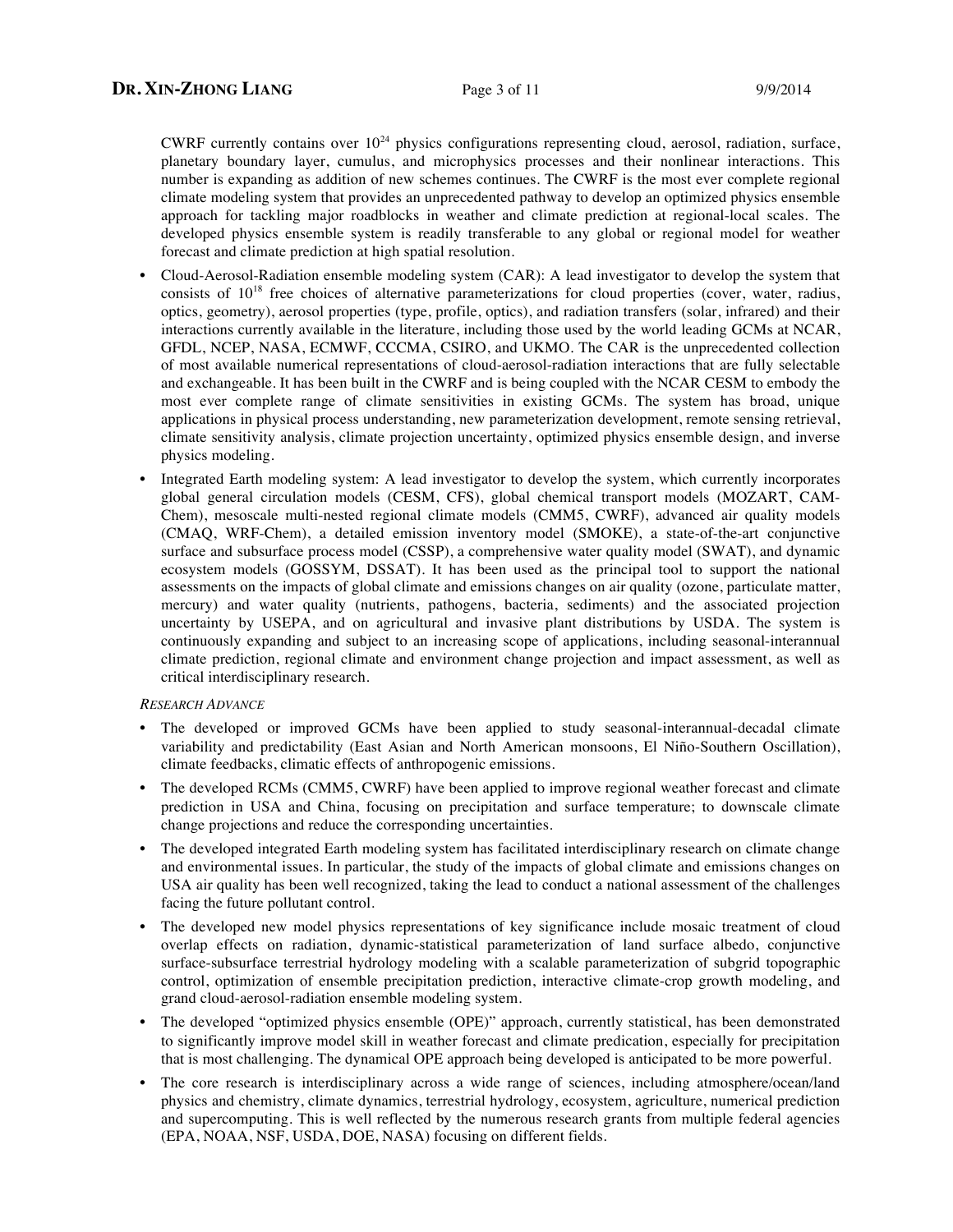# **DR.** XIN-ZHONG LIANG Page 4 of 11 9/9/2014

PUBLICATIONS:

• *Over 100 publications in reviewed literature in the following journals and books:*

Science, Nature, Geophysical Research Letters, Journal of Climate, Bulletin of the American Meteorological Society, Journal of Geophysical Research, Journal of Atmospheric Sciences, Atmospheric Chemistry and Physics, Climate Dynamics, Quarterly Journal of the Royal Meteorological Society, Agronomy Journal, Atmospheric Environment, Environmental Health Perspectives, Monthly Weather Review, Journal of Applied Meteorology and Climatology, Journal of Applied Meteorology, Journal of Hydrometeorology, Water Resources Research, Journal of Hydrologic Engineering, Climate Research, Atmospheric Research, Earth Interactions, Tellus, Global and Planetary Change, Climatic Change, Mitigation and Adaptation Strategies for Global Change, Journal of Water Resources Planning and Management, Journal of Great Lakes Research, EOS, Frontiers of Earth Sciences*,* Chinese Journal of Atmospheric Sciences, Advances in Atmospheric Sciences, Advances in Natural Sciences, Acta Meteorologica Sinica, Acta Oceanologica Sinica, Plateau Meteorology, Open Atmospheric Science Journal, NATO Advanced Science Institutes Series, Future Climates of the World, Climate-Biosphere Interactions.

• *Over 50 preprints and other proceedings in non-reviewed literature.*

#### *REFEREED JOURNAL AND BOOK ARTICLES*

- [125] Chen, L., X.-Z. Liang, D. DeWitt, A.N. Samel, and J.X.L. Wang, 2014: Seasonal prediction of U.S. precipitation and temperature by the nested CWRF-ECHAM system. *Climate Dynamics* (submitted).
- [124] Liu, S., J.X.L. Wang, X.-Z. Liang, V. Morris, and S.S. Fine, 2014: A hybrid approach to improve U.S. seasonal climate outlook skills at the regional scale. *Climate Dynamics* (submitted).
- [123] Lei, H., D.J. Wuebbles, and X.-Z. Liang, 2014: Physical dust aerosol modeling by CAM-Chem: Model formulation and evaluation. *Geoscientific Model Development* (submitted).
- [122] \*He, H., X.-Z. Liang, H. Lei, and D.J. Wuebbles, 2014: Attribution of future U.S. ozone pollution to regional emissions, long-range transport, climate change, and model deficiency. *Atmos. Chem. Phys.*  (submitted).
- [121] \*\*Qiao, F., and X.-Z. Liang, 2014: Effects of cumulus parameterizations on predictions of summer flood in the Central United States. *Climate Dynamics* (accepted).
- [120] Shafiee-Jood, M., X. Cai, L. Chen, X.-Z. Liang, and P. Kumar, 2014: Assessing the value of seasonal climate forecast information through an end-to-end forecasting framework: Application to U.S. 2012 drought in central Illinois. *Water Resources Research* (accepted).
- [119] Xu, M., X.-Z. Liang, A. Samel, and W. Gao, 2014: MODIS consistent vegetation parameter specifications and their impacts on regional climate simulations. *J. Climate* (accepted).
- [118] \*Liu, S., X.-Z. Liang, W. Gao, and T.J. Stohlgren, 2013: Regional climate model downscaling may improve prediction of alien plant species distribution. *Frontiers of Earth Sciences*, 1-15, DOI 10.1007/s11707- 014-0457-4.
- [117] Lei, H., D.J. Wuebbles, X.-Z. Liang, Z. Tao, S. Olsen, R. Artz, X. Ren, and M. Cohen, 2014: Projections of atmospheric mercury levels and their effect on air quality in the United States. *Atmos. Chem. Phys.*, **14**, 783-795.
- [116] Barsugli, J.J., G. Guentchev, R.M. Horton, A. Wood, L.O. Mearns, X.-Z. Liang, J.A. Winkler, K. Dixon, K. Hayhoe, R.B. Rood, L. Goddard, A. Ray, L. Buja, and C. Ammann, 2013: "The Practitioner's dilemma" – How to assess the credibility of downscaled climate projections? *EOS*, **94**, 424-425.
- [115] \*\*Lei, H., X.-Z. Liang, D.J. Wuebbles, Z. Tao, and S. Olsen, 2013: Model analyses of atmospheric mercury: Present air quality and effects of transpacific transport on the United States. *Atmos. Chem. Phys.*, **13**, 10807-10825.
- [114] \*Zhang, F., X.-Z. Liang, J. Li, and Q.-C. Zeng, 2013: Dominant roles of subgrid-scale cloud structures in model diversity of cloud radiative effects. *J. Geophys. Res.*, **118**, 7733-7749, DOI: 10.1002/jgrd.50604.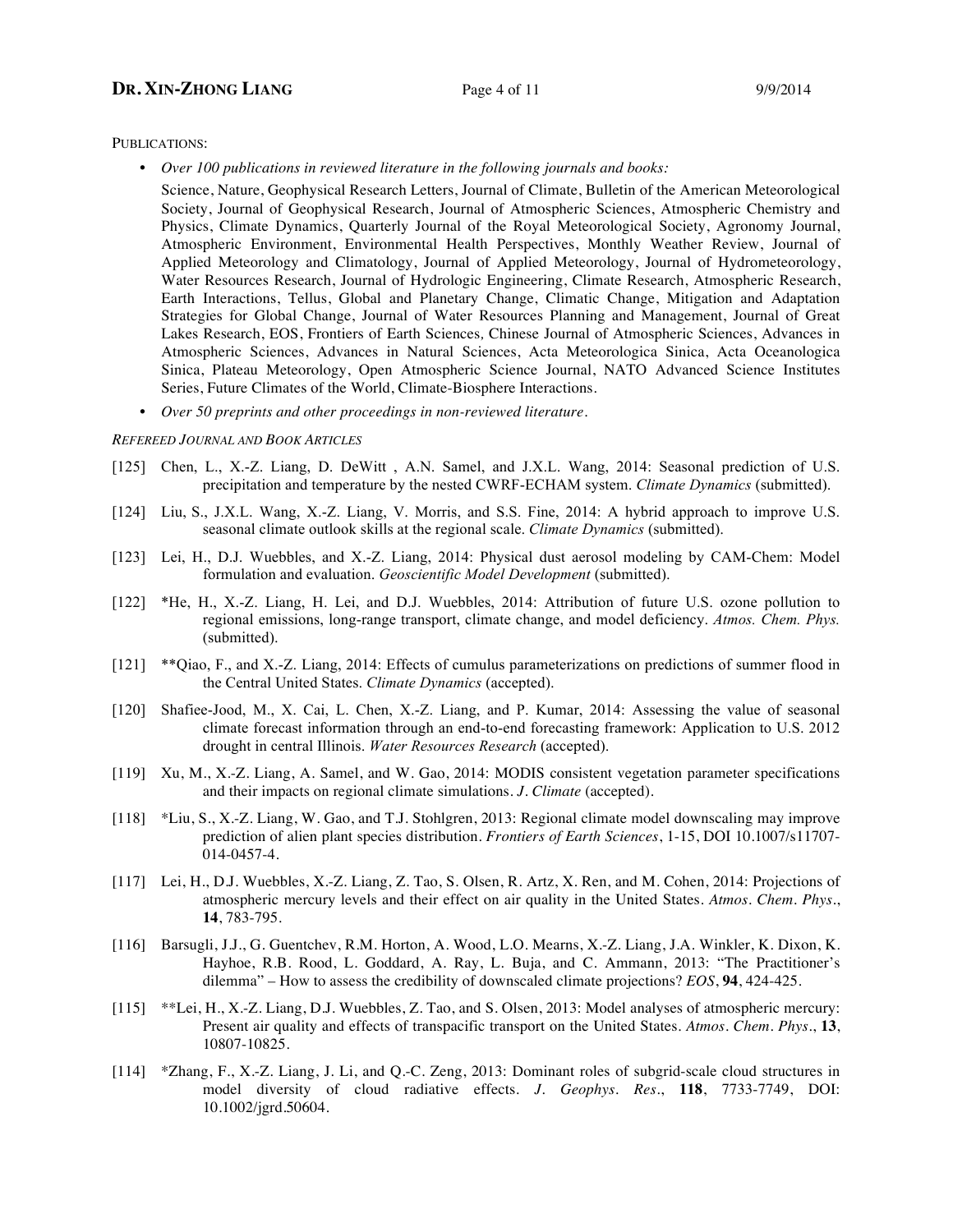- [113] Liang, X.-Z., and F. Zhang, 2013: The Cloud-Aerosol-Radiation (CAR) ensemble modeling system. *Atmos. Chem. Phys.,* **13**, 8335-8364, doi:10.5194/acp-13-8335-2013.
- [112] Li, J., K. von Salzen, Y. Peng, H. Zhang, and X.-Z. Liang, 2013: Evaluation of black carbon semi-direct radiative effect in a climate model. *J. Geophys. Res.*, **118**, 1-14, doi:10.1002/jgrd.50327
- [111] \*Zhang, F., X.-Z. Liang, Q.-C. Zeng, Y. Gu, and S. Su, 2013: Cloud-Aerosol-Radiation (CAR) ensemble modeling system: Overall accuracy and efficiency. *Adv. Atmos. Sci.*, **30**, 955-973.
- [110] Hejazi, M.I., X. Cai, X. Yuan, X.-Z. Liang, and P. Kumar, 2013: Incorporating short-term forecasts from a regional climate model in an irrigation scheduling optimization problem. *Journal of Water Resources Planning and Management*, 10.1061/(ASCE)WR.1943-5452.0000365.
- [109] Choi, H.I., X.-Z. Liang, and P. Kumar, 2013: A conjunctive surface-subsurface flow representation for mesoscale land surface models. *J. Hydrometeorology*, **14**, 1421-1442.
- [108] \*\*Chen, Q., X.-Z. Liang, M. Xu, T. Lin, and J.X.L. Wang, 2013: Improvement of cloud radiative forcing and its impact on weather forecasts. *Open Atmospheric Science Journal*, **7**, 1-13, DOI: 10.2174/1874282301307010001.
- [107] \*Zhu, J., and X.-Z. Liang, 2013: Impacts of the Bermuda high on regional climate and air quality over the United States. *J. Climate*, **26**, 1018-1032. doi:10.1175/JCLI-D-12-00168.1.
- [106] \*Liu, S., W. Gao, and X.-Z. Liang, 2012: Regional climate model downscaling projection of China future climate change. *Climate Dynamics,* **41**, 1871-1884, doi:10.1007/s00382-012-1632-5.
- [105] \*\*Lei, H., D.J. Wuebbles, and X.-Z. Liang, 2012: Domestic versus international contributions on 2050 ozone air quality: How much is convertible by regional control? *Atmospheric Environment*, **68**, 315- 325, doi:10.1016/j.atmosenv.2012.12.002.
- [104] \*\*Lei, H., D.J. Wuebbles, and X.-Z. Liang, 2012: Projected risk of high ozone episodes in 2050. *Atmospheric Environment*, **59**, 567-577.
- [103] Post, E.S., A. Grambsch, C.P. Weaver, P. Morefield, J. Huang, L.-Y. Leung, C. Nolte, P. Adams, X.-Z. Liang, J.-H. Zhu, and H. Mahoney, 2012: Variation in estimated health impacts of climate change via ambient ozone concentration changes due to modeling choices and assumptions. *Environmental Health Perspectives*, **120**(11), 1559-64, doi: 10.1289/ehp.1104271.
- [102] Liang, X.-Z., M. Xu, W. Gao, K.R. Reddy, K.E. Kunkel, D.L. Schmoldt, and A.N. Samel, 2012: A distributed cotton growth model developed from GOSSYM and its parameter determination. *Agronomy Journal*, **104**, 661-674.
- [101] Liang, X.-Z., M. Xu, W. Gao, K.R. Reddy, K.E. Kunkel, D.L. Schmoldt, and A.N. Samel, 2012: Physical modeling of U.S. cotton yields and climate stresses during 1979 to 2005. *Agronomy Journal*, **104**, 675-683.
- [100] Liang, X.-Z., M. Xu, X. Yuan, T. Ling, H.I. Choi, F. Zhang, L. Chen, S. Liu, S. Su, F. Qiao, Y. He, J.X.L. Wang, K.E. Kunkel, W. Gao, E. Joseph, V. Morris, T.-W. Yu, J. Dudhia, and J. Michalakes, 2012: Regional Climate-Weather Research and Forecasting Model (CWRF). *Bull. Amer. Meteor. Soc.,* **93**, 1363-1387. [Featured in the cover page of the BAMS 2012 September issue]
- [99] Yuan, X., X.-Z. Liang, and E.F. Wood, 2012: WRF ensemble downscaling seasonal forecasts of China winter precipitation during 1982-2008. *Climate Dynamics*, **39**, 2041-2058. DOI: 10.1007/s00382-011- 1241-8.
- [98] \*Liu, S., X.-Z. Liang, W. Gao, Y. He, and T. Ling, 2011: Regional climate model simulations of the 1998 summer China flood: Dependence on initial and lateral boundary conditions. *Open Atmospheric Science Journal*, **5**, 96-105.
- [97] \*Yuan, X., and X.-Z. Liang, 2011: Improving cold season precipitation prediction by the nested CWRF-CFS system. *Geophys. Res. Lett.*, **38**, L02706, doi:10.1029/2010GL046104.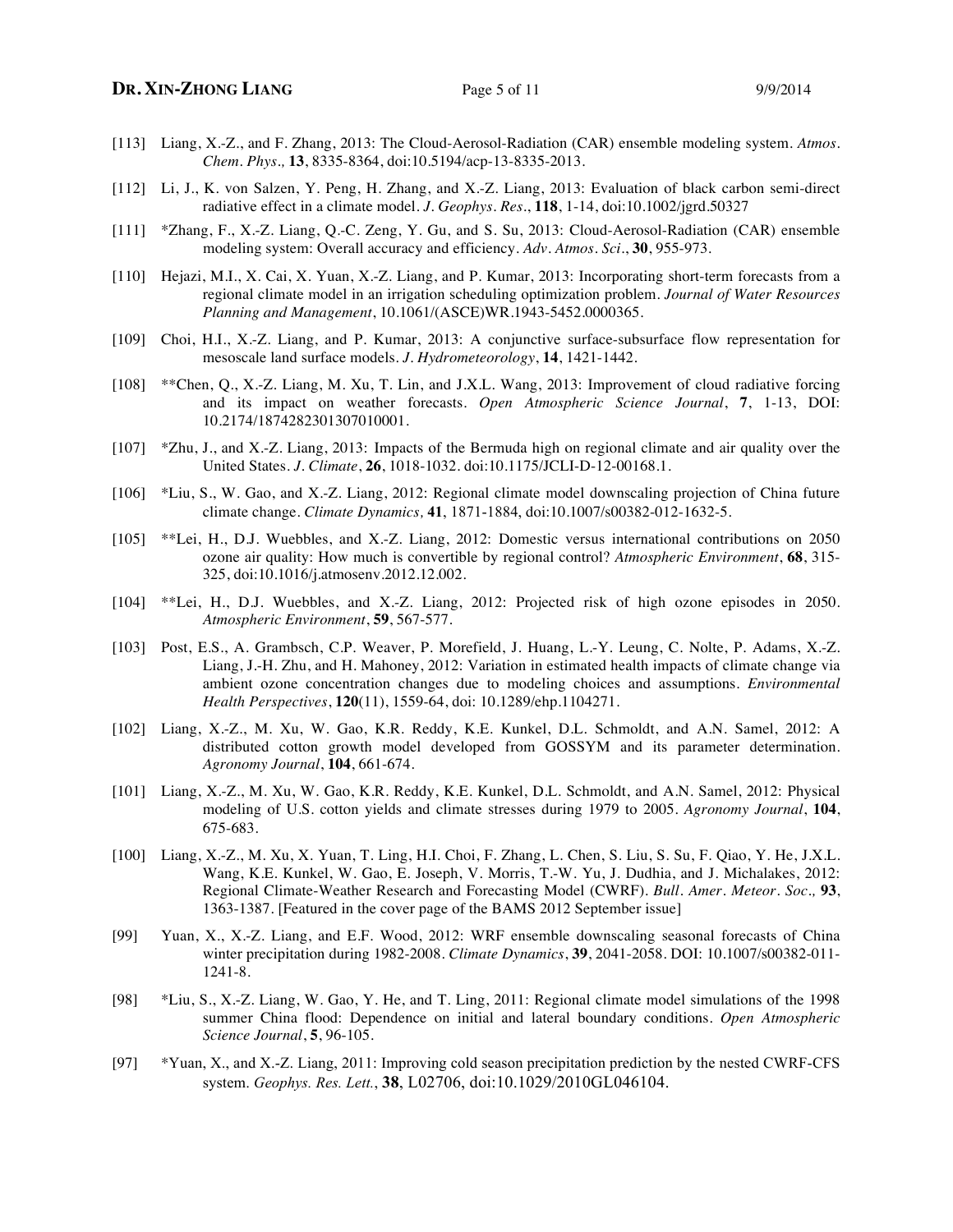# **DR.** XIN-ZHONG LIANG Page 6 of 11 9/9/2014

- [96] Markus, M., D. J. Wuebbles, X.-L. Liang, K. Hayhoe, and d. A. R. Kristovich, 2011: Diagnostic analysis of future climate scenarios applied to urban flooding in the Chicago metropolitan area. *Climatic Change*, DOI 10.1007/s10584-011-0172-z.
- [95] \*\*Ling, T.-J.,X.-Z. Liang, M. Xu, Z. Wang, and B. Wang, 2011: A multilevel ocean mixed-layer model for 2-dimension applications. *Acta Oceanologica Sinica*, **33**(03), 1-10.
- [94] \*Yuan, X., and X.-Z. Liang, 2011: Evaluation of a Conjunctive Surface-Subsurface Process model (CCSP) over the contiguous United States at regional–local scales. *J. Hydrometeorology*, **12**, 579-599, doi: 10.1175/2010JHM1302.1.
- [93] \*Wang, C., X.-Z. Liang, and A.N. Samel, 2010: AMIP GCM simulation of precipitation variability over the Yangtze River Valley. *J. Climate*, **24**, 2116-2133.
- [92] \*Drewry, D.T., P. Kumar, S. Long, C. Bernacchi, X.-Z. Liang, and M. Sivapalan, 2010: Ecohydrological responses of dense canopies to environmental variability, Part 1: Interplay between vertical structure and photosynthetic pathway. *J. Geophys. Res. Biogeosciences*, 115, G04022, 25pp, doi:10.1029/2010JG001340.
- [91] \*Drewry, D.T., P. Kumar, S. Long, C. Bernacchi, X.-Z. Liang, and M. Sivapalan, 2010: Ecohydrological responses of dense canopies to environmental variability, Part 2: Role of acclimation under elevated CO2. *J. Geophys. Res. Biogeosciences*, **115**, G04023, 22pp, doi:10.1029/2010JG001341.
- [90] \*Liu, S., and X.-Z. Liang, 2010: Observed diurnal cycle climatology of planetary boundary layer height. *J. Climate*, **23**, 5790-5809, doi:10.1175/2010JCLI3552.1.
- [89] \*Xu, M., X.-Z. Liang, W. Gao, and N. Krotkov, 2010: Comparison of TOMS retrievals and UVMRP measurements of surface spectral UV radiation in the United States. *Atmos. Chem. Phys.*, **10**, 8669- 8683, doi:10.5194/acp-10-8669-2010.
- [88] \*Choi, H. I., and X.-Z. Liang, 2010: Improved terrestrial hydrologic representation in mesoscale land surface models. *J. Hydrometeorology*, **11**, 797-809.
- [87] \*\*Wang, X., X.-Z. Liang, W. Jiang, Z. Tao, J.X.L. Wang, H. Liu, Z. Han, S. Liu, Y. Zhang, G.A. Grell, and S.E. Peckham, 2010: WRF-Chem simulation of East Asian air quality: Sensitivity to temporal and vertical emissions distributions. *Atmos. Environ*., 44, 660-669, doi:10.1016/j.atmosenv.2009.11.011.
- [86] Kunkel, K.E., X.-Z. Liang, and J. Zhu, 2010: Regional climate model projections and uncertainties of U.S. summer heat waves. *J. Climate*, **23**, 4447-4458.
- [85] Lin, J.-T., D.J. Wuebbles, H.-C. Huang, Z. Tao, M. Caughey, X.-Z. Liang, J. Zhu, and T. Holloway, 2010: Potential effects of climate and emissions changes on surface ozone in the Chicago area. *J. Great Lakes Research*, **36**, 59-64.
- [84] Anderson, B.T., K. Hayhoe, and X.-Z. Liang, 2010: Anthropogenic-induced changes in the twenty-first century summertime hydroclimatology of the Northeastern US. *Climatic Change,* **99**, 403-423.
- [83] Weaver, C.P., X.-Z. Liang, J. Zhu, P.J. Adams, P. Amar, J. Avise, M. Caughey, J. Chen, R.C. Cohen, E. Cooter, J.P. Dawson, R. Gilliam, A. Gilliland, A.H. Goldstein, A. Grambsch, D. Grano, A. Guenther, W.I. Gustafson, R.A. Harley, S. He, B. Hemming, C. Hogrefe, H.C. Huang, S.W. Hunt, D.J. Jacob, P.L. Kinney, K. Kunkel, J.F. Lamarque, B. Lamb, N.K. Larkin, L.R. Leung, K.J. Liao, J.T. Lin, B.H. Lynn, K. Manomaiphiboon, C. Mass, D. McKenzie, L.J. Mickley, S.M. O'neill, C. Nolte, S.N. Pandis, P.N. Racherla, C. Rosenzweig, A.G. Russell, E. Salathé, A.L. Steiner, E. Tagaris, Z. Tao, S. Tonse, C. Wiedinmyer, A. Williams, D.A. Winner, J.H. Woo, S. Wu, and D.J. Wuebbles, 2009: A preliminary synthesis of modeled climate change impacts on U.S. regional ozone concentrations. *Bull. Amer. Meteor. Soc.*, **90**, 1843–1863.
- [82] \*Liu, S., W. Gao, M. Xu, X. Wang, and X.-Z. Liang, 2009: Regional climate model simulation of China summer precipitation using an optimal ensemble of cumulus parameterization schemes. *Frontiers of Earth Science*, **3**(2), 248-257, DOI 10.1007/s11707-009-0022-8.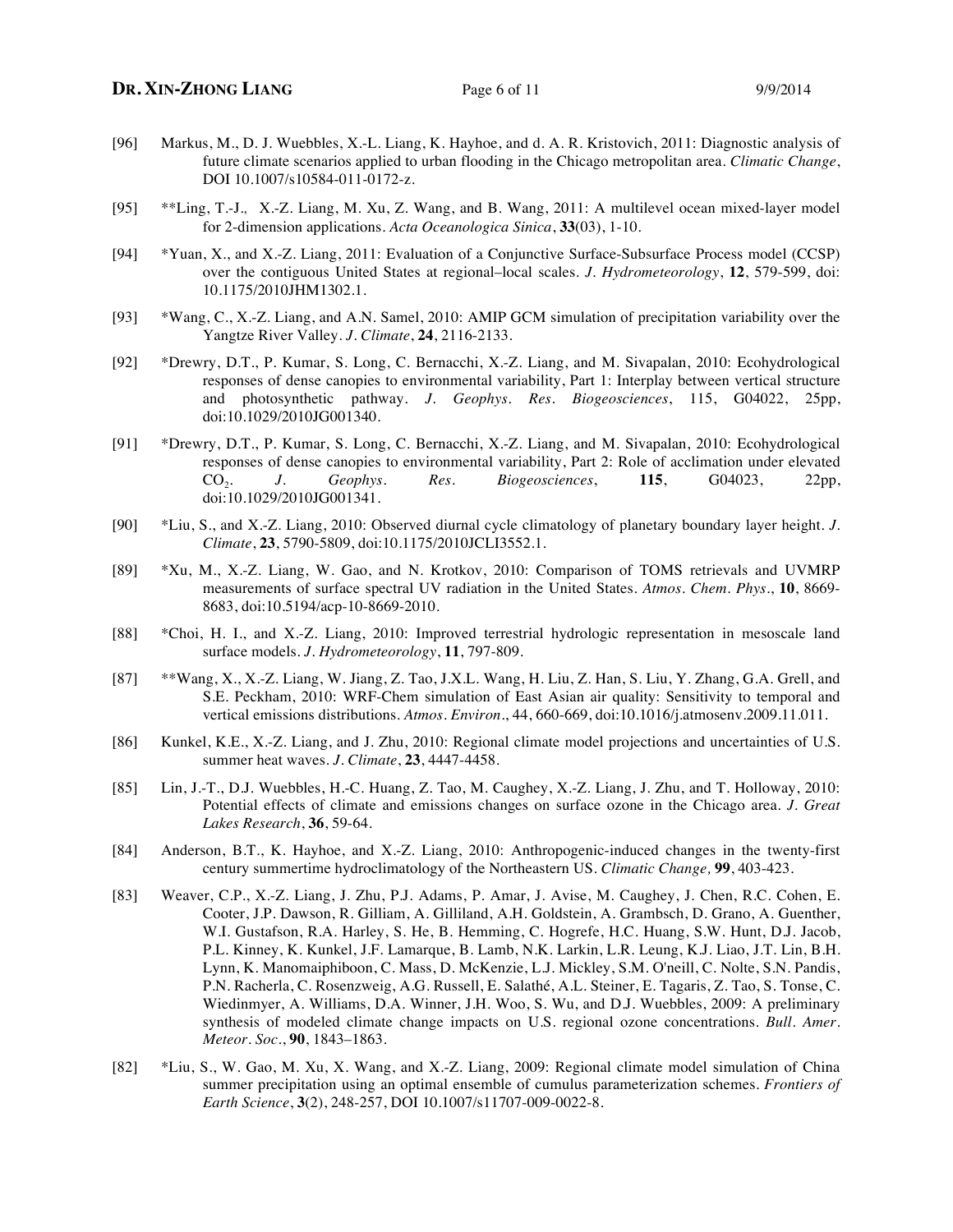- [81] \*\*Zeng, M.-J., W. Lu, X.-Z. Liang, H. Wu, M. Pu, and D. Yin, 2008: Analysis of temperature structure for persistent disastrous freezing rain and snow over southern China in early 2008. *Acta Meteorologica Sinica*, **66** (6), 1043-1052.
- [80] \*\*Zeng, M.-J., W.-S. Lu, X.-Z. Liang, and X.-L. Wang, 2008: Ensemble forecast experiment on precipitation in summer by CWRF numeric model. *Plateau Meteorology*, **27** (6), 1-11.
- [79] \*\*Lin, J.-T., D. Youn, X.-Z. Liang, D.J. Wuebbles, 2008: Global model simulation of summertime U.S. ozone diurnal cycle and its sensitivity to PBL mixing, spatial resolution, and emissions. *Atmospheric Environment*, **42**, 8470-8483.
- [78] Liang, X.-Z., K.E. Kunkel, G.A. Meehl, R.G. Jones, and J.X.L. Wang, 2008: Regional climate models downscaling analysis of general circulation models present climate biases propagation into future change projections. *Geophys. Res. Lett.,* **35**, L08709, doi:10.1029/2007GL032849.
- [77] Liang, X.-Z., J. Zhu, K.E. Kunkel, M. Ting, and J.X.L. Wang, 2008: Do CGCMs simulate the North American monsoon precipitation seasonal-interannual variability? *J. Climate*, **21**, 4424-4448.
- [76] \*Huang, H.-C., J. Lin, Z. Tao, H. Choi, K. Patten, K.E. Kunkel, M. Xu, J. Zhu, X-Z. Liang, A. Williams, M. Caughey, D.J. Wuebbles, and J.X.L. Wang, 2008: Impacts of long-range transport of global pollutants and precursor gases on US air quality under future climatic conditions. *J. Geophys. Res.*, 113, D19307, doi:10.1029/2007JD009469.
- [75] \*Tao, Z., A. Williams, H.C. Huang, M. Caughey, and X.-Z. Liang, 2008: Sensitivity of surface ozone simulation to cumulus parameterization. *J. Appl. Meteor. Climatol.*, **47**, 1456–1466.
- [74] \*\*Lin, J.-T., D.J. Wuebbles, and X.-Z. Liang, 2008: Effects of intercontinental transport on surface ozone over the United States: Present and future assessment with a global model. *Geophys. Res. Lett.*, **35**, L02805, doi:10.1029/2007GL031415.
- [73] \*\*Lin, J.T., K.O. Patten, K. Hayhoe, X.-Z. Liang, and D.J. Wuebbles, 2008: Effects of future climate and biogenic emissions changes on surface ozone over the United States and China. *J. Appl. Meteor. Climatol.*, **47**, 1888–1909.
- [72] \*\*Liu, S., X.-Z. Liang, W. Gao, and H. Zhang, 2008: Climate-Weather Research and Forecasting Model (CWRF) Application in China: Domain Optimization. *Chinese J. Atmos. Sci*., **32**, 457-468.
- [71] Yang, F., K. Mitchell, Y.T. Hou, Y. Dai, X. Zeng, Z. Wang, and X.-Z. Liang, 2008: Dependence of land surface albedo on solar zenith angle: Observations and model parameterization. *J. Appl. Meteor. Climatol.*, **47**, 2963–2982.
- [70] Kunkel, K.E., H.-C. Huang, X.-Z. Liang, J.-T. Lin, D.J. Wuebbles, Z. Tao, A. Williams, M. Caughey, J. Zhu, and K. Hayhoe, 2008: Sensitivity of future ozone concentrations in the Northeast U.S. to regional climate change. *Mitig. Adapt. Strat. Glob. Change,* **13**, 597-606, DOI 10.1007/s11027-007- 9137-y.
- [69] Hayhoe, K., C. Wake, B. Anderson, X.-Z. Liang, E. Maurer, J. Zhu, J. Bradbury, A. DeGaetano, A.M. Stoner, and D. Wuebbles, 2008: Regional climate change projections for the Northeast USA. *Mitig. Adapt. Strat. Glob. Change*, **13**, 425-436, DOI 10.1007/s11027-007-9133-2.
- [68] \*Tao, Z., A. Williams, H.-C. Huang, M. Caughey, and X.-Z. Liang, 2007: Sensitivity of U.S. surface ozone to future emissions and climate changes. *Geophys. Res. Lett.,* **34**, L08811, doi:10.1029/2007GL029455.
- [67] Vrac, M., M.L. Stein, K. Hayhoe, and X.-Z. Liang, 2007: A general method for validating statistical downscaling methods under future climate change. *Geophys. Res. Lett*., **34**, L18701, doi:10.1029/2007GL030295.
- [66] Liang, X.-Z., M. Xu, K.E. Kunkel, G.A. Grell, and J. Kain, 2007: Regional climate model simulation of U.S.-Mexico summer precipitation using the optimal ensemble of two cumulus parameterizations. *J. Climate*, **20**, 5201-5207.
- [65] Wu, X., X.-Z. Liang, and S. Park, 2007: Cloud-resolving model simulations over the ARM SGP. *Mon. Wea. Rev.*, **135**, 2841-2853.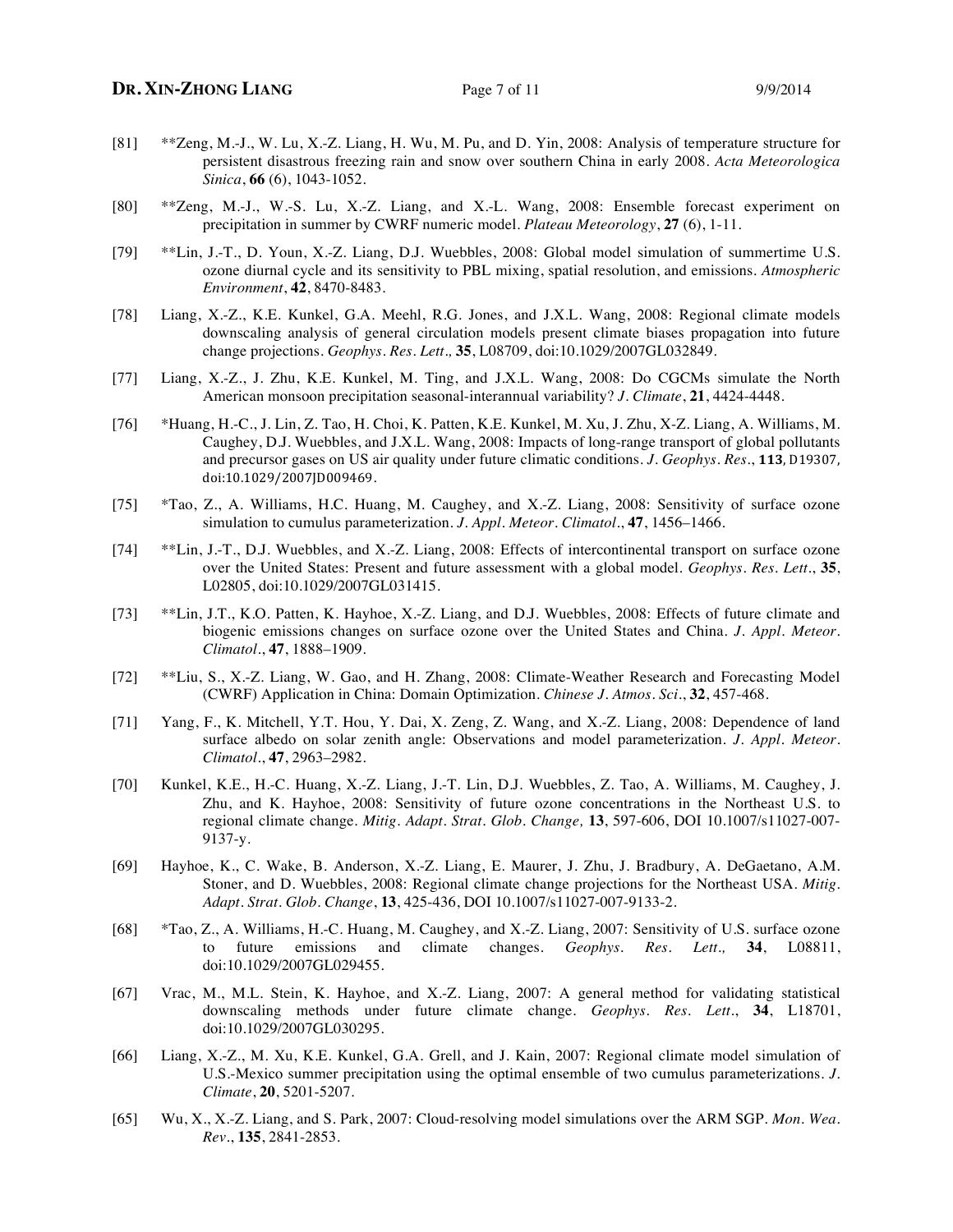- [64] \*Zhu, J., and X.-Z. Liang, 2007: Regional climate model simulation of U.S. precipitation and surface air temperature during 1982-2002: Interannual variation. *J. Climate*, **20**, 218-232.
- [63] Borah, D.K., J.G. Arnold, M. Bera, E.C. Krug, and X.-Z. Liang, 2007: Storm event and continuous hydrologic modeling for comprehensive and efficient watershed simulations. *J. Hydrologic Engineering*, ASCE, **12**, 605-616, DOI: 10.1061/(ASCE)1084-0699(2007)12:6(605).
- [62] Morris, V., T.-W. Yu, E. Joseph, R. Armstrong, R. Fitzgerald, R. Karim, X.-Z. Liang, and Q. Min, 2007: The NOAA Center for Atmospheric Sciences (NCAS): Programs and Achievements. *Bull. Amer. Met. Soc.*, **88**, 141-145.
- [61] \*Huang, H.-C., X.-Z. Liang, K.E. Kunkel, M. Caughey, and A. Williams, 2007: Seasonal simulation of tropospheric ozone over the Midwestern and Northeastern United States: An application of a coupled regional climate and air quality modeling system. *J. Appl. Meteor. Clim.*, **46**, 945-960.
- [60] \*\*Choi, H. I., P. Kumar, and X.-Z. Liang, 2007: Three-dimensional volume-averaged soil moisture transport model with a scalable parameterization of subgrid topographic variability. *Water Resour. Res*., **43**, W04414, doi:10.1029/2006WR005134, 15 pp.
- [59] Liang, X.-Z., J. Pan, J. Zhu, K.E. Kunkel, J.X.L. Wang, and A. Dai, 2006: Regional climate model downscaling of the U.S. summer climate and future change. *J. Geophys. Res.*, **111**, D10108, doi:101029/2005JD006685.
- [58] Kunkel, K.E., X.-Z. Liang, J. Zhu, and Y. Lin, 2006: Can CGCMs simulate the Twentieth Century "warming hole" in the central United States? *J. Climate*, **19**, 4137-4153.
- [57] Dominguez, F., P. Kumar, X.-Z. Liang, and M. Ting, 2006: Impact of atmospheric moisture storage on precipitation recycling. *J. Climate*, **19**, 1513-1530.
- [56] \*Zhu, J., and X.-Z. Liang, 2005: Regional climate model simulation of U.S. soil temperature and moisture during 1982-2002. *J. Geophys. Res*., **110**, D24110, doi:10.1029/2005JD006472.
- [55] Wu, X., and X.-Z. Liang, 2005: Effect of subgrid cloud-radiation interaction on climate simulations. *Geophys. Res. Lett*., **32**, L24806, doi:10.1029/2005GL024432.
- [54] Amenu, G.G., P. Kumar, and X.-Z. Liang, 2005: Inter-annual variability of deep-layer hydrologic memory and its influence on surface energy fluxes. *J. Climate*, **18**, 5025-5045.
- [53] Liang, X.-Z., H. Choi, K.E. Kunkel, Y. Dai, E. Joseph, J.X.L. Wang, and P. Kumar, 2005: Surface boundary conditions for mesoscale regional climate models. *Earth Interactions*, **9**, 1-28.
- [52] Liang, X.-Z., M. Xu, W. Gao, K.E. Kunkel, J. Slusser, Y. Dai, Q. Min, P.R. Houser, M. Rodell, C.B. Schaaf, and F. Gao, 2005: Development of land surface albedo parameterization bases on Moderate Resolution Imaging Spectroradiometer (MODIS) data. *J. Geophys. Res.*, **110**, D11107, doi:10.1029/2004JD005579.
- [51] Liang, X.-Z., and X. Wu, 2005: Evaluation of a GCM subgrid cloud-radiation interaction parameterization using cloud-resolving model simulations. *Geophys. Res. Lett.*, **32**, L06801, doi:10.1029/2004GL022301.
- [50] Wu, X., and X.-Z. Liang, 2005: Radiative effects of cloud horizontal inhomogeneity and vertical overlap identified from a month-long cloud-resolving model simulation. *J. Atmos. Sci.*, **62**, 4105-4112.
- [49] Kunkel, K.E., and X.-Z. Liang, 2005: GCM simulations of the climate in the central United States. *J. Climate*, **18**, 1016-1031.
- [48] Liang, X.-Z., L. Li, A. Dai, and K.E. Kunkel, 2004: Regional climate model simulation of summer precipitation diurnal cycle over the United States. *Geophys. Res. Lett.*, **31**, L24208, doi:10.1029/2004GL021054.
- [47] Liang, X.-Z., L. Li, K.E. Kunkel, M. Ting, and J.X.L. Wang, 2004: Regional climate model simulation of U.S. precipitation during 1982-2002. Part 1: Annual cycle. *J. Climate*, **17**, 3510-3528.
- [46] Wu, X., X.-Z. Liang, and G.J. Zhang, 2003: Seasonal migration of ITCZ precipitation across the equator: Why can't GCMs simulate it? *Geophys. Res. Lett.*, **30**, 1824, doi:10.1029/2003GL017198.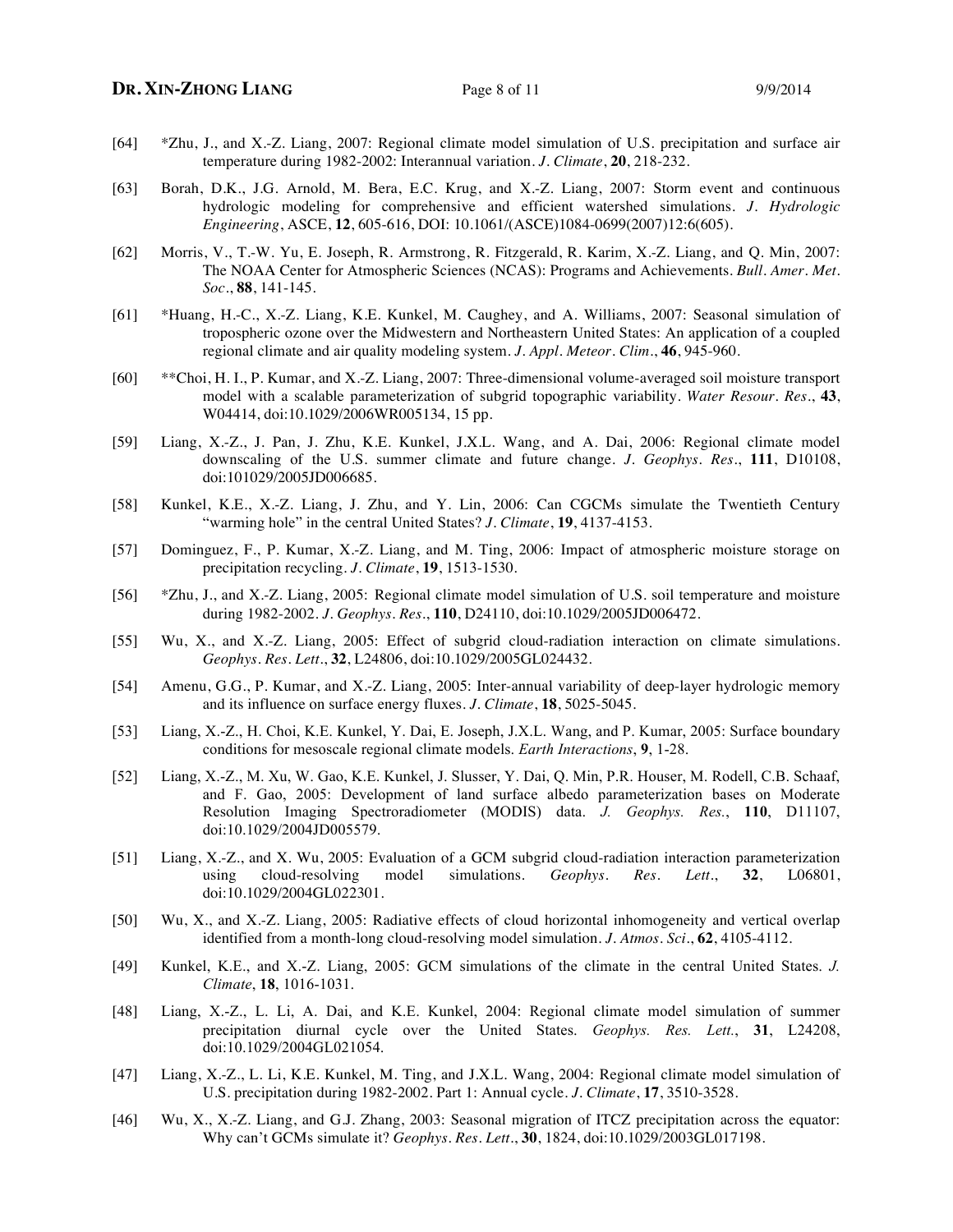- [45] \*\*Mao, H., W.-C. Wang, and X.-Z. Liang, 2003: Modeled geographical and seasonal variations of  $O_3$  and NO2 photodissociation rate coefficients. *J. Geophys. Res.*, **108**, 4216, doi:10.1029/2002JD002760.
- [44] Samel, A.N., and X.-Z. Liang, 2003: Understanding relationships between the 1998 Yangtze River flood and northeast Eurasian blocking. *Climate Research*, **23**, 149-158.
- [43] Liang, X.-Z., A.N. Samel, and W.-C. Wang, 2002: China rainfall interannual predictability: Dependence on the annual cycle and surface anomalies. *J. Climate*, **15**, 2555-2561.
- [42] Kunkel, K.E., K. Andsager, X.-Z. Liang, R.W. Arritt, E.S. Takle, W.J. Gutowski, and Z. Pan, 2002: Observations and regional climate model simulations of heavy precipitation events and seasonal anomalies: A comparison. *J. Hydrometeorology*, **3**, 322-334.
- [41] Liang, X.-Z., K.E. Kunkel, and A.N. Samel, 2001: Development of a regional climate model for U.S. Midwest applications. Part 1: Sensitivity to buffer zone treatment. *J. Climate*, **14**, 4363-4378.
- [40] Liang, X.-Z., W.-C. Wang, and A.N. Samel, 2001: Biases in AMIP model simulations of the east China monsoon system. *Climate Dynamics*, **17**, 291-304.
- [39] Laird, N.F., D.A.R. Kristovich, X.-Z. Liang, R.W. Arritt, and K. Labas, 2001: Lake Michigan lake breezes: Climatology, local forcing, and synoptic environment. *J. Appl. Meteorol.*, **40**, 409-424.
- [38] Chou, M.-D., M.J. Suarez, X.-Z. Liang, and M.M.-H. Yan, 2001: A Thermal Infrared Radiation Parameterization for Atmospheric Studies. *Technical Report Series on Global Modeling and Data Assimilation, Vol. 19,* M.J. Suarez (Ed.), NASA/TM-2001-104606*,* 56 pp.
- [37] Wang, W.-C., I.S.A. Isaksen, J. Wang, M. Gauss, and X.-Z. Liang, 2000: Atmospheric ozone as a climate gas: Studies concerning aircraft emissions. *Chemistry and Radiation Changes in the Ozone Layer,*  NATO ASI Series, Kluwer Academic Publishers, pp. 105-119.
- [36] Zhang, R.-H., L.M. Rothstein, A.J. Busalacchi, and X.-Z. Liang, 1999: The onset of the 1991-1992 El Niño event in the tropical Pacific Ocean: The NECC subsurface pathway. *Geophys. Res. Lett.*, **26**, 847-850.
- [35] Fuglestvedt, J., T.K. Berntsen, I.S.A. Isaksen, H. Mao, X.-Z. Liang, and W.-C. Wang, 1999: Climate forcing of nitrogen oxides through changes in tropospheric ozone and methane: Global 3-D model studies. *Atmos. Environ.*, **33**, 961-977.
- [34] Samel, A.N., W.-C. Wang, and X.-Z. Liang, 1999: Monsoon rainfall over China and relationships with the Eurasian circulation. *J. Climate*, **12**, 115-131.
- [33] Liang, X.-Z., and W.-C. Wang, 1998: The observed fingerprint of 1980-1997 ENSO evolution in the NCAR CSM equilibrium simulation. *Geophys. Res. Lett.*, **25**, 1027-1030.
- [32] Liang, X.-Z., and W.-C. Wang, 1998: Associations between China monsoon rainfall and tropospheric jets. *Q. J. R. Meteorol. Soc.*, **124**, 2597-2623.
- [31] Wang, W.-C., H.-H. Hsu, W.-S. Kau, X.-Z. Liang, LinHo, C.-T. Chen, A.N. Samel, C.-H. Tsou, P.-H. Lin, and K.-C. Ko, 1998: GCM simulations of the east Asia climate. *Proceedings of the Third East Asia-West Pacific Meteorology and Climate Conference*, C.-P. Chang (Ed.), World Scientific Publication Corp., pp. 473-482.
- [30] Liang, X.-Z., and W.-C. Wang, 1997: Cloud overlap effects on general circulation model climate simulations. *J. Geophys. Res.*, **102**, 11039-11047.
- [29] Liang, X.-Z., K. R. Sperber, W.-C. Wang, and A. N. Samel, 1997: Predictability of SST forced climate signals in two atmospheric general circulation models. *Climate Dynamics*, **13**, 391-415.
- [28] Cess, R.D., M.H. Zhang, G.L. Potter, V. Alekseev, H.W. Barker, S. Bony, R.A. Colman, D.A. Dazlich, A.D. Del Genio, M. Déqué, M.R. Dix, V. Dymnikov, M. Esch, L.D. Fowler, J.R. Fraser, V. Galin, W.L. Gates, J.J. Hack, W.J. Ingram, J.T. Kiehl, Y. Kim, H. Le Treut, X.-Z. Liang, B.J. McAvaney, V.P. Meleshko, J.J. Morcrette, D.A. Randall, E. Roeckner, M.E. Schlesinger, P.V. Sporyshev, K.E. Taylor, B. Timbal, E.M. Volodin, W. Wang, W.C. Wang, and R.T. Wetherald, 1997: Comparison of the seasonal change in cloud-radiative forcing from atmospheric general circulation models and satellite observations. *J. Geophys. Res.*, **102**, 16593-16603.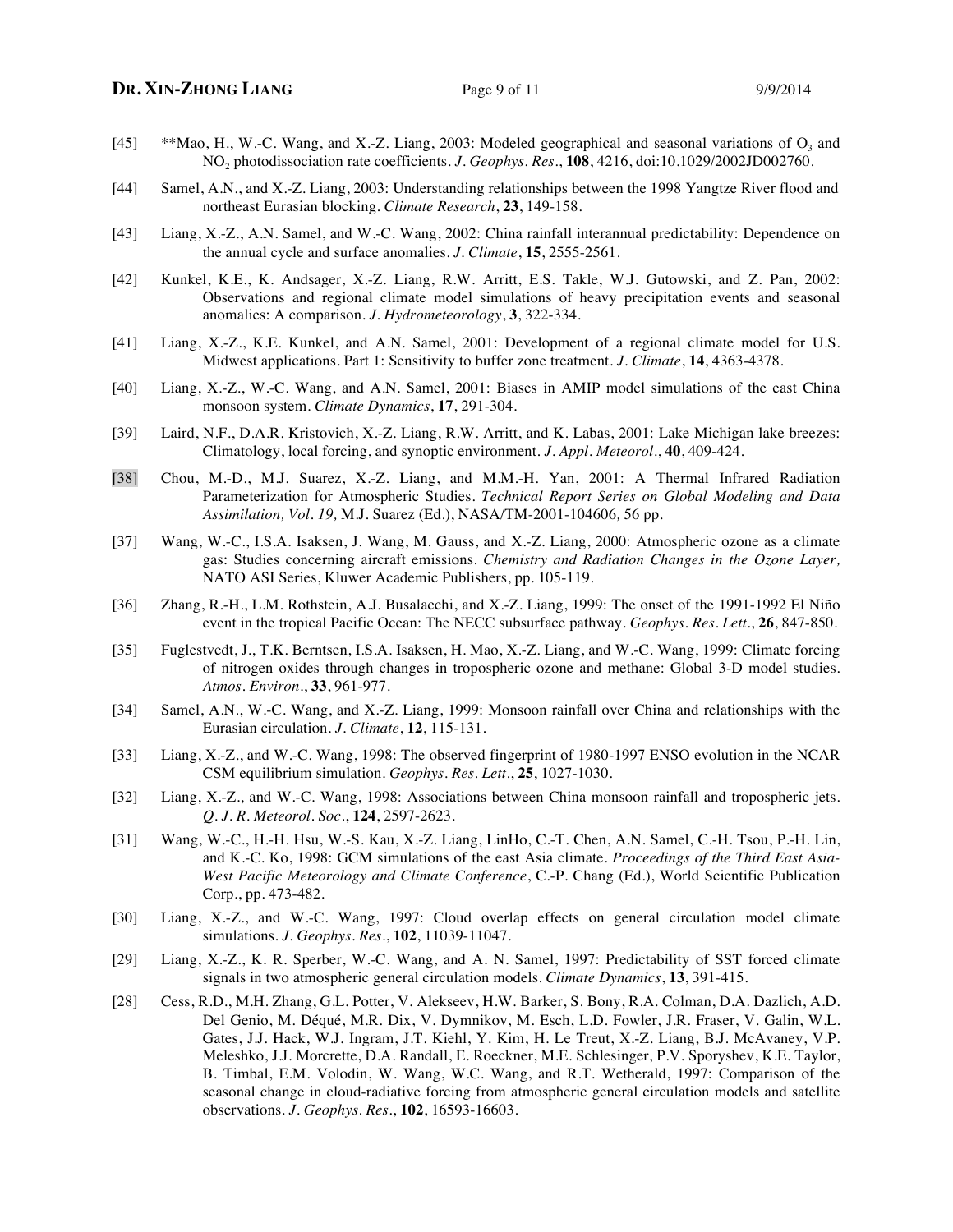# **DR.** XIN-ZHONG LIANG Page 10 of 11 9/9/2014

- [27] Liang, X.-Z., 1996: Description of a nine-level grid-point atmospheric general circulation model. *Adv. Atmos. Sci.*, **13**, 269-298.
- [26] Liang, X.-Z., W.-C. Wang, and M.P. Dudek, 1996: Northern Hemispheric interannual teleconnection patterns and their changes due to the greenhouse effect. *J. Climate*, **9**, 465-479.
- [25] Dudek, M.P., X.-Z. Liang, and W.-C. Wang, 1996: A regional climate model study of the scale-dependence of cloud-radiation interactions. *J. Climate*, **9**, 1221-1234.
- [24] Berntsen, T.K., I.S.A. Isaksen, W.-C. Wang, and X.-Z. Liang, 1996: Impacts of increased anthropogenic emissions in Asia on tropospheric ozone and climate: A global 3-D model study. *Tellus*, **48B**, 13-32.
- [23] Xue, F., X.-Z. Liang, W. Wang, and Q.-C. Zeng, 1996: A numerical simulation of low frequency oscillation in the atmosphere. *Sci. Atmos. Sinica*, **20**, 655-661.
- [22] Liang, X.-Z., and W.-C. Wang, 1995: A GCM study of the climatic effect of 1979-1992 ozone trend. In *Atmospheric Ozone as a Climate Gas*, W.-C. Wang and I.S.A. Isaksen (Eds), NATO ASI Series, Springer-Verlag, Berlin, pp. 259-288.
- [21] Graf, H.-F., S. Cox, X.-Z. Liang, H. Mao, G. Myhre, P. Rasch, L.P. Riishøjgaard, K. Shine, I. Thorstensen, G.-X. Wu, I. Yagai, and L. Zetterberg, 1995: Climate modeling. In *Atmospheric Ozone as a Climate Gas*, W.-C. Wang and I.S.A. Isaksen (Eds), NATO ASI Series, Springer-Verlag, Berlin, pp. 39-45.
- [20] Liang, X.-Z., W.-C. Wang, and M.P. Dudek, 1995: Interannual variability of regional climate and its change due to the greenhouse effect. *Global and Planetary Change*, **10**, 217-238.
- [19] Liang, X.-Z., A.N. Samel, and W.-C. Wang, 1995: Observed and GCM simulated decadal variability of monsoon rainfall in east China. *Climate Dynamics*, **11**, 103-114.
- [18] Wang, W.-C., X.-Z. Liang, M.P. Dudek, D. Pollard, and S.L. Thompson, 1995: Atmospheric ozone as a climate gas. *Atmos. Res.*, **37**, 247-256.
- [17] Wang, W.-C., M.P. Dudek, and X.-Z. Liang, 1995: Chapter 9: The Greenhouse Effect of Trace Gases. In *Future Climates of the World*, A. Henderson-Sellers (Ed), Elsevier Science Publ. No. 16 of the World Survey of Climatology, pp. 317-346.
- [16] Zhang, R.-H., Q.-C. Zeng, G.-Q. Zhou, and X.-Z. Liang, 1995: A coupled general circulation model for the tropical Pacific Ocean and global atmosphere. *Adv. Atmos. Sci.*, **12**, 127-142.
- [15] Zeng, Q.-C., C.-G. Yuan, X.-H. Zhang, X.-Z. Liang, R.-H. Zhang, N. Bao, and X.-Q. Bi, 1995: IAP climate models and their applications. *Adv. Natural Sci.*, **5**, 130-138.
- [14] Gleckler, P.J., D.A. Randall, G. Boer, R. Colman, M. Dix, V. Galin, M. Helfand, J. Kiehl, A. Kitoh, W. Lau, X.-Y. Liang, V. Lykossov, B. McAvaney, K. Miyakoda, S. Planton, and W. Stern, 1995: Cloudradiative effects on implied oceanic energy transports as simulated by atmospheric general circulation models. *Geophys. Res. Lett.*, **22**, 791-794. [Correction: X.-Y. should be X.-Z.]
- [13] Wang, W.-C., X.-Z. Liang, and M.P. Dudek, 1994: Effect of global warming on the regional climate in China. In *Climate-Biosphere Interactions: Biogenic Emissions and Environmental Effects of Climate Change*, R.G. Zepp (Ed), John Wiley & Son, Wiley-Interscience, pp. 19-29.
- [12] Randall, D.A., R.D. Cess, J.P. Blanchet, S. Chalita, R. Colman, D.A. Dazlich, A.D. Del Genio, E. Keup, A. Lacis, H. Le Treut, X.-Z. Liang, B.J. McAvaney, J.F. Mahfouf, V.P. Meleshko, J.-J. Morcrette, P.M. Norris, G.L. Potter. L. Rikus. E. Roeckner, J.F. Royer, U. Schlese, D.A. Sheinin, A.P. Sokolov, K.E. Taylor, R.T. Wetherald, I. Yagai, and M. -H. Zhang, 1994: Analysis of snow feedbacks in 14 general circulation models. *J. Geophys. Res.*, **99**, 20757-20771.
- [11] Cess, R.D. M.-H. Zhang, G.L. Potter, H.W. Barker, R.A. Colman, D.A. Dazlich, A.D. Del Genio, M. Esch, J.R. Fraser, V. Galin, W.L. Gates, J.J. Hack, W.J. Ingram, J.T. Kiehl, A.A. Lacis, H. Le Treut, Z.-X. Li, X.-Z. Liang, J.-F. Mahfouf, B.J. McAvaney, V.P. Meleshko, J.-J. Morcrette, D.A. Randall, E. Roeckner, J.-F. Royer, A.P. Sokolov, P.V. Sporyshev, K.E. Taylor, W.-C. Wang, and R.T. Wetherald, 1993: Uncertainties in carbon dioxide radiative forcing in atmospheric general circulation models. *Science*, **262**, 1252-1255.
- [10] Wang, W.-C., M.P. Dudek, and X.-Z. Liang, 1992: Inadequacy of effective CO2 as a proxy to assess the greenhouse effect of other radiatively active gases. *Geophys. Res. Lett.,* **19**, 1375-1378.